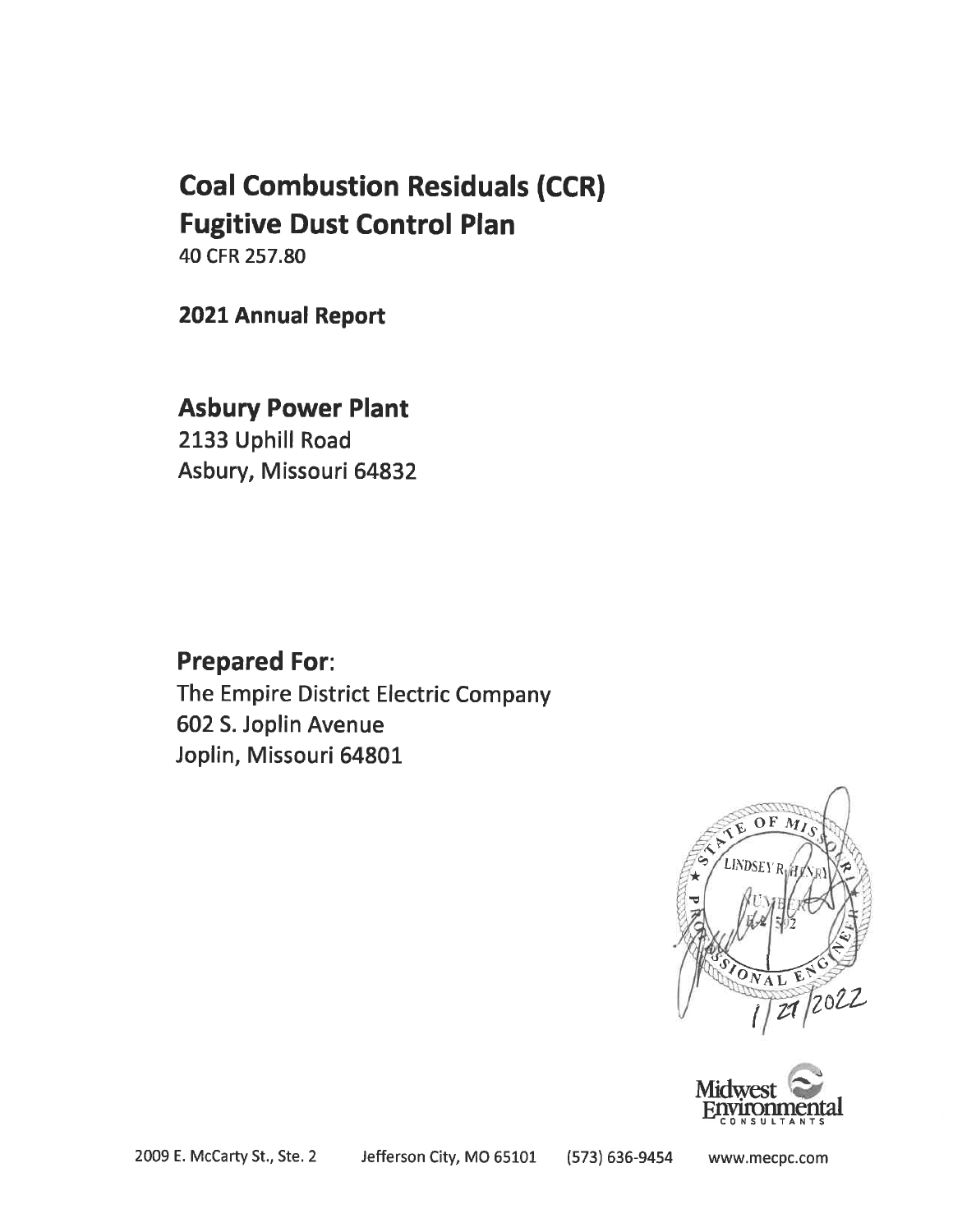

# **INTRODUCTION**

This Coal Combustion Residuals (CCR) Fugitive Dust Control Plan (Plan) is required by Title 40, Subtitle D, Part 257, Criteria for Classification of Solid Waste Disposal Facilities and Practices. The content of this Plan is specifically addressed in §257.80(b) CCR fugitive dust control plan. Coal combustion residuals (CCR) include fly ash, bottom ash, boiler slag, and flue gas desulfurization (FGD) materials. The Asbury Power Plant was retired on March 1, 2020 and ceased burning coal and producing CCR. The power plant maintains an inactive CCR Surface Impoundment.

# **1.0 PLAN OBJECTIVE**

Title 40, Part 257 requires an owner or operator of a CCR landfill to adopt measures that will effectively minimize CCR from becoming airborne at the facility. This Plan addresses measures to meet the requirements of Part 257.80(b).

# 2.0 CERTIFICATION §257.80(c)

The undersigned Professional Engineer (P.E.) is familiar with the requirements of 40 CFR Part 257. The attached CCR fugitive dust control plan (Plan) for the Asbury Power Plant has been prepared in accordance with the requirements of §257.80(b).

This certification in no way relieves the owner or operator of the facility of his/her duty to prepare and fully implement this Plan in accordance with the requirements of §257.80(b). This Plan is valid only to the extent that the facility owner or operator implements the measures to minimize fugitive dust from becoming airborne maintains at the facility as prescribed in this Plan.

| Name:                                | Lindsey R. Henry, P.E.                 | Seal                               |
|--------------------------------------|----------------------------------------|------------------------------------|
| Signature:                           |                                        | OFMIS <sub>o</sub><br>$\mathbf{G}$ |
| Date:                                | January 27, 2021                       | LINDSEY R. HE.<br>∞                |
| <b>Registration Number: E-021592</b> |                                        |                                    |
| State: Missouri                      |                                        |                                    |
|                                      | <b>3.0 FUGITIVE DUST ANNUAL REPORT</b> |                                    |

#### **3.0 FUGITIVE DUST ANNUAL REPORT**

The Coal Combustion Residuals (CCR) Fugitive Dust Control Plan Annual Report for the period of January 2021 through December 2021 has been prepared in accordance with 40 CFR 257.80(c) of the EPA CCR Rule. This report summarizes activities described in the Fugitive Dust Control Plan for The Empire District Electric Company Asbury Generating Station.

40 CFR 257.80(c) states:

The owner or operator of a CCR unit must prepare an annual CCR fugitive dust control report that includes a description of the actions taken by the owner or operator to control CCR fugitive dust, a record of all citizen complaints, and a summary of any corrective measures taken. The initial annual report must be completed no later than 14 months after placing the initial CCR fugitive dust control plan in the facility's operating record. The deadline for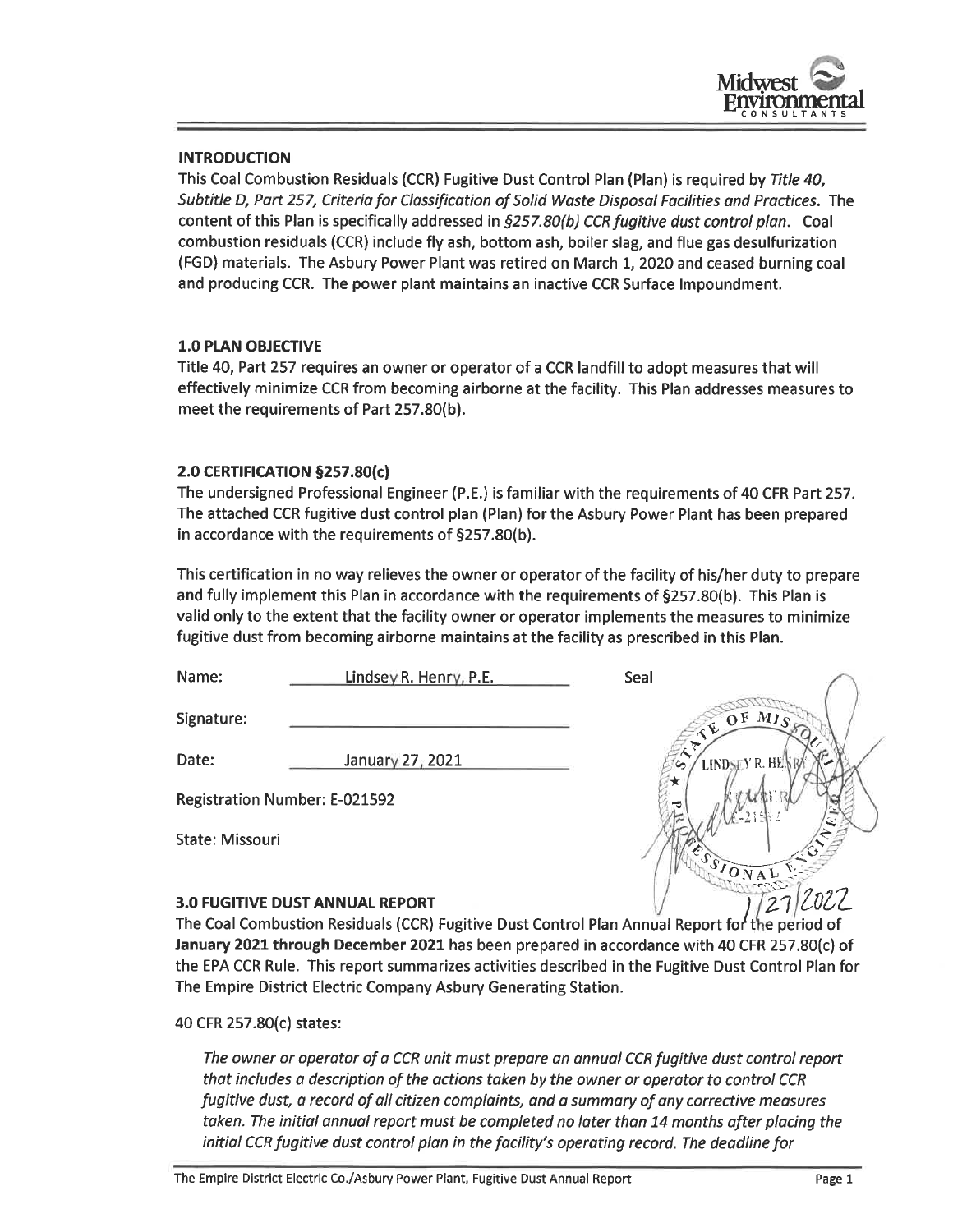

*completing a subsequent report is one year after the date of completing the previous report. For purposes of this paragraph* (c), the owner or operator has completed the annual CCR fugitive dust control report when the plan has been placed in the facility's operating record as required by § 257.105(g)(2).

# **4.0 FUGITIVE DUST CONTROL MEASURES**

Fugitive dust controls measures have been implemented in accordance with the Fugitive Dust Control Plan for the Asbury Generating Station for the 12-month period of this requirement. As previously stated the Asbury Power Plant was retired on March 1, 2020 and ceased burning coal and producing CCR.

During the first part of 2021 work was completed by contractors to clean the remaining CCR from the retired power plant. Appendix 1 includes a summary of the activities and that there were no impacts of fugitive dust.

#### **5.0 CITIZEN COMPLAINTS**

There were no citizen complaints concerning fugitive dust during the 2021 calendar year.

# **6.0 CORRECTIVE MEASURES**

No corrective measures were needed in response to citizen complaints. There were no changes or modifications to the CCR Fugitive Dust plan during the 2021 calendar year.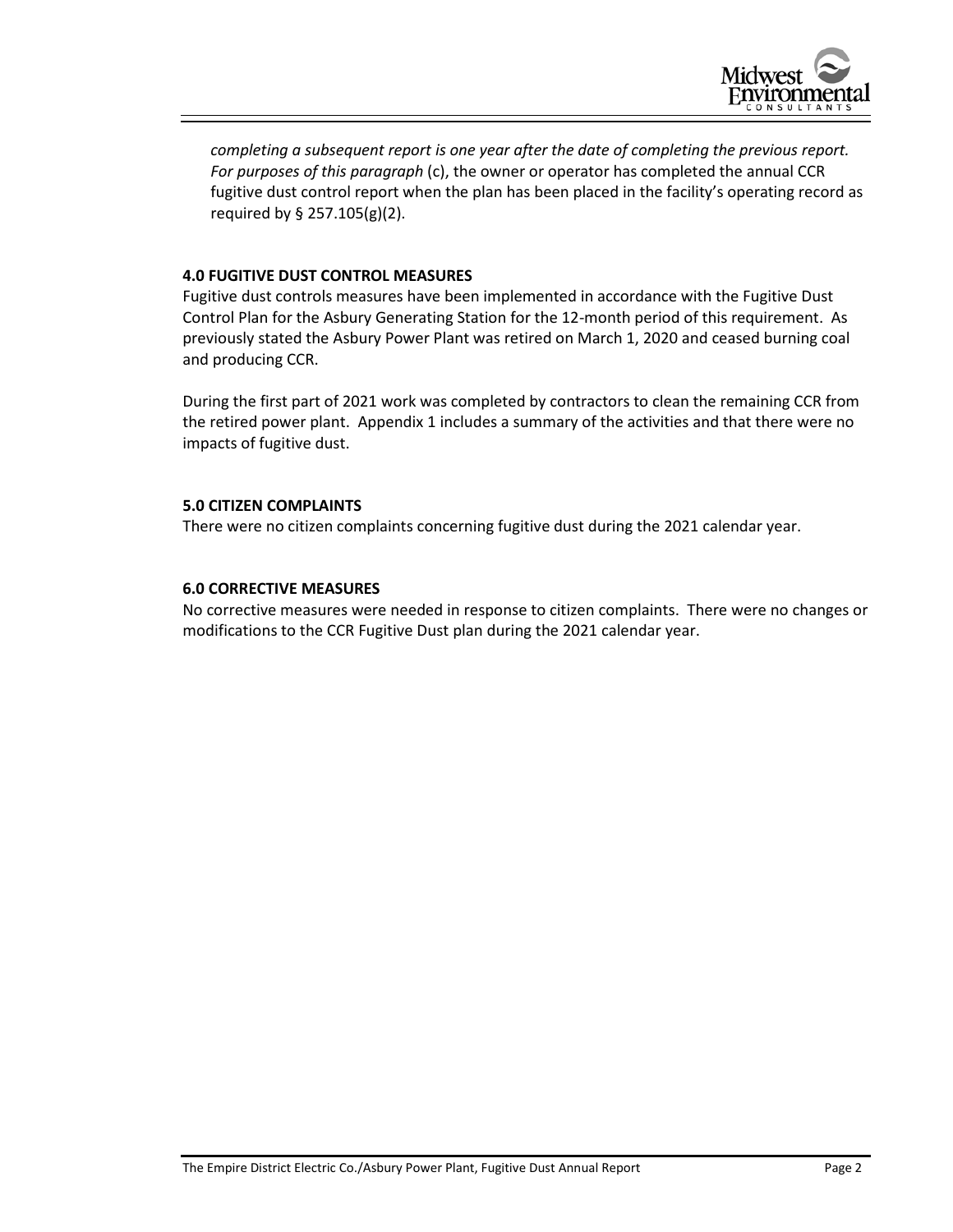

**APPENDIX 1**

**Fugitive Dust Inspections**